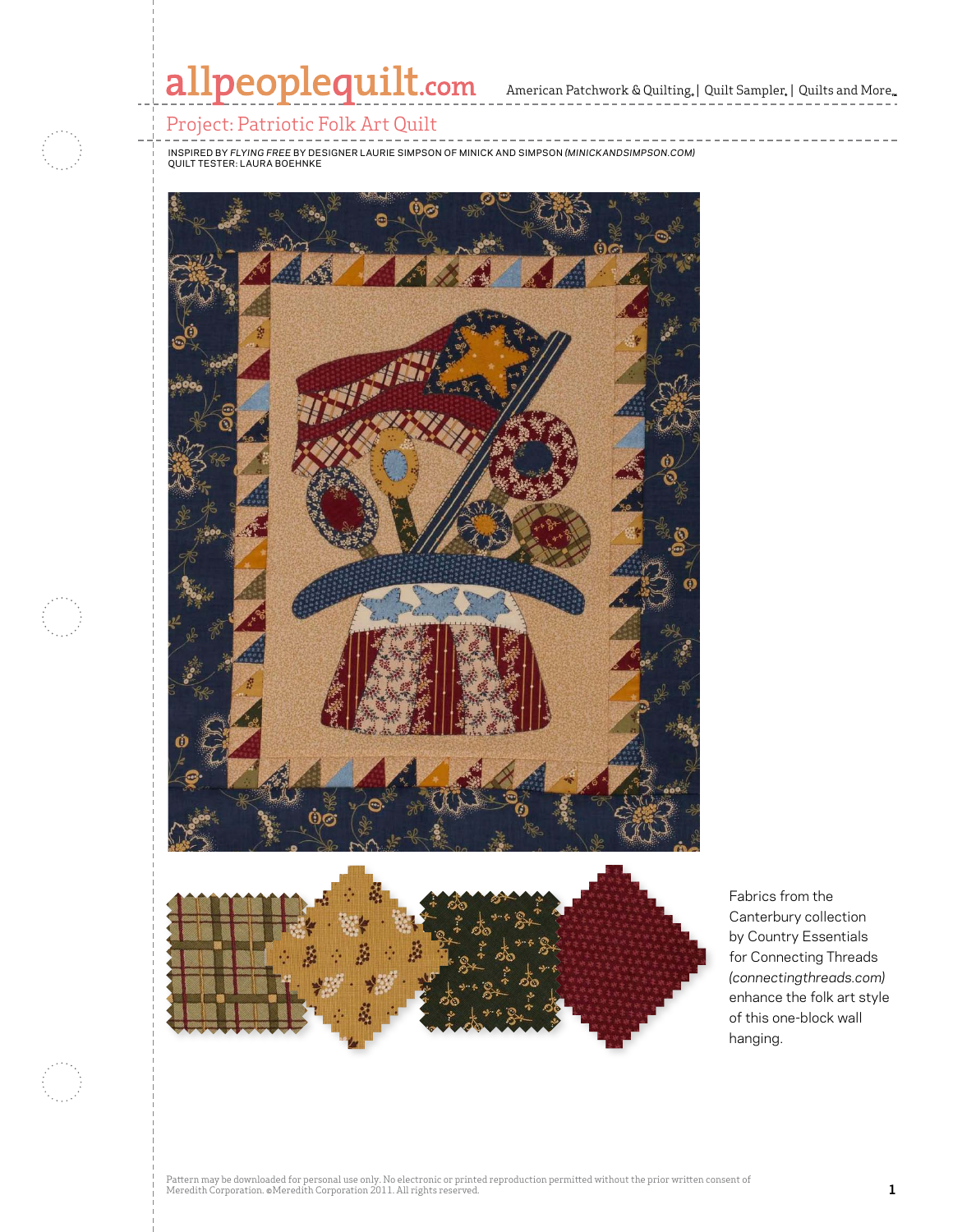### allpeoplequilt.com

American Patchwork & Quilting,  $|$  Quilt Sampler,  $|$  Quilts and More,

Project: Patriotic Folk Art Quilt

#### Materials

- **1⁄2** yard tan print (appliqué foundation, sashing)
- **1/8** yard total assorted light prints in cream and light tan (appliqués)
- **1/8** yard total assorted red and rust prints (appliqués, sashing)
- **1/8** yard total assorted gold prints (appliqués, sashing)
- **1/8** yard total assorted blue prints (appliqués, sashing)
- **1/8** yard total assorted olive green prints (appliqués, sashing)
- **1/<sub>2</sub>** yard blue floral (border, binding)
- **3⁄4** yard backing fabric
- **•**  <sup>26</sup>×30" batting

#### Finished quilt: 171/2×211/2" Finished block: 11×15"

Quantities are for 44⁄45"-wide, 100% cotton fabrics. Measurements include  $\frac{1}{4}$ " seam allowances. Sew with right sides together unless otherwise stated.

### Cut Fabrics

Cut pieces in the following order. Patterns are on pages 4–7. To use fusible web for appliquéing pieces, complete the following steps.

- 1. Lay fusible web, paper side up, over patterns. Trace each pattern the number of times indicated in cutting instructions, leaving at least 1/2" between tracings. Cut out each fusibleweb shape roughly 1/4" outside traced lines.
- 2. Following manufacturer's instructions, press fusible-web shapes onto wrong sides of indicated fabrics. Cut out each fabric shape on drawn line. Peel off paper backings.

**From tan print, cut:**

- 1-121/<sub>2×161</sub>/<sub>2</sub>" rectangle for appliqué foundation
- **•**  28—17⁄8" squares

**From assorted red and rust prints, cut:**

**•**  <sup>1</sup>*each* of patterns A and AA **From one light print, cut:**

**•**  <sup>1</sup>*each* of patterns B and C

**From a second light print, cut:**

**•**  <sup>1</sup>*each* of patterns BB and CC **From a third light print, cut:**

**•**  1 of Pattern D

**From one blue print, cut:**

**•**  <sup>1</sup>*each* of patterns E, F, and G **From remaining assorted blue prints, cut:**

**•**  <sup>1</sup>*each* of patterns H, X, and Y **From assorted olive green prints, cut:**

- **•**  <sup>1</sup>*each* of patterns I, J, K, L, and M
- **From gold print, cut:**

**•**  1 of Pattern Z

**From remaining red, rust, blue, olive green, and gold prints, cut:**

- **•**  28—17⁄8" squares
- **•**  <sup>1</sup>*each* of patterns N, O, P, Q, R, S, T, U, V, and W
- **From blue floral, cut:**
- 3-21⁄<sub>2×42</sub>" binding strips
- **•** 4-21/2×171/2" border strips

#### Appliqué Blocks

- 1. Referring to Appliqué Placement Diagram, position each appliqué shape on tan print 121/2×161/2" appliqué foundation. Following manufacturer's instructions, fuse all pieces in place.
- 2. Using navy blue thread and a machine blanket stitch, sew around each piece to make an appliquéd block. Once all pieces are appliquéd, trim block to 111⁄2×151⁄2" including seam allowances.

#### Assemble Triangle-Squares

- **1.** Use a pencil to draw a diagonal line on wrong side of each tan print 17/8" square.
- 2. Place a marked tan print square atop a red print 1/<sub>8</sub>" square. Sew 1⁄4" on each side of drawn line (Triangle-Square Diagram). Cut squares apart on drawn line to make two triangle units. Press each triangle unit open, pressing seam away from tan print, to make two triangle-squares. Each should be 11/2" square including seam allowances.
- **3.** Using marked tan print squares and assorted print 1%" squares, repeat Step 2 to make 56 triangle-squares total.

### Assemble Quilt Top

- 1. Referring to Quilt Assembly Diagram, sew together 15 small triangle-squares to make a vertical sashing strip. Press seams in one direction. Repeat to make a second vertical sashing strip. Add vertical sashing strips to side edges of appliquéd block. Press seams toward block.
- 2. Referring to Quilt Assembly Diagram, sew together 13 small triangle-squares to make a horizontal sashing strip. Press seams in one direction. Repeat to make a second horizontal sashing strip. Add horizontal sashing strips to remaining edges of appliquéd block to make a bordered block. Press seams toward block. The bordered block should be 131/2×171/2" including seam allowances.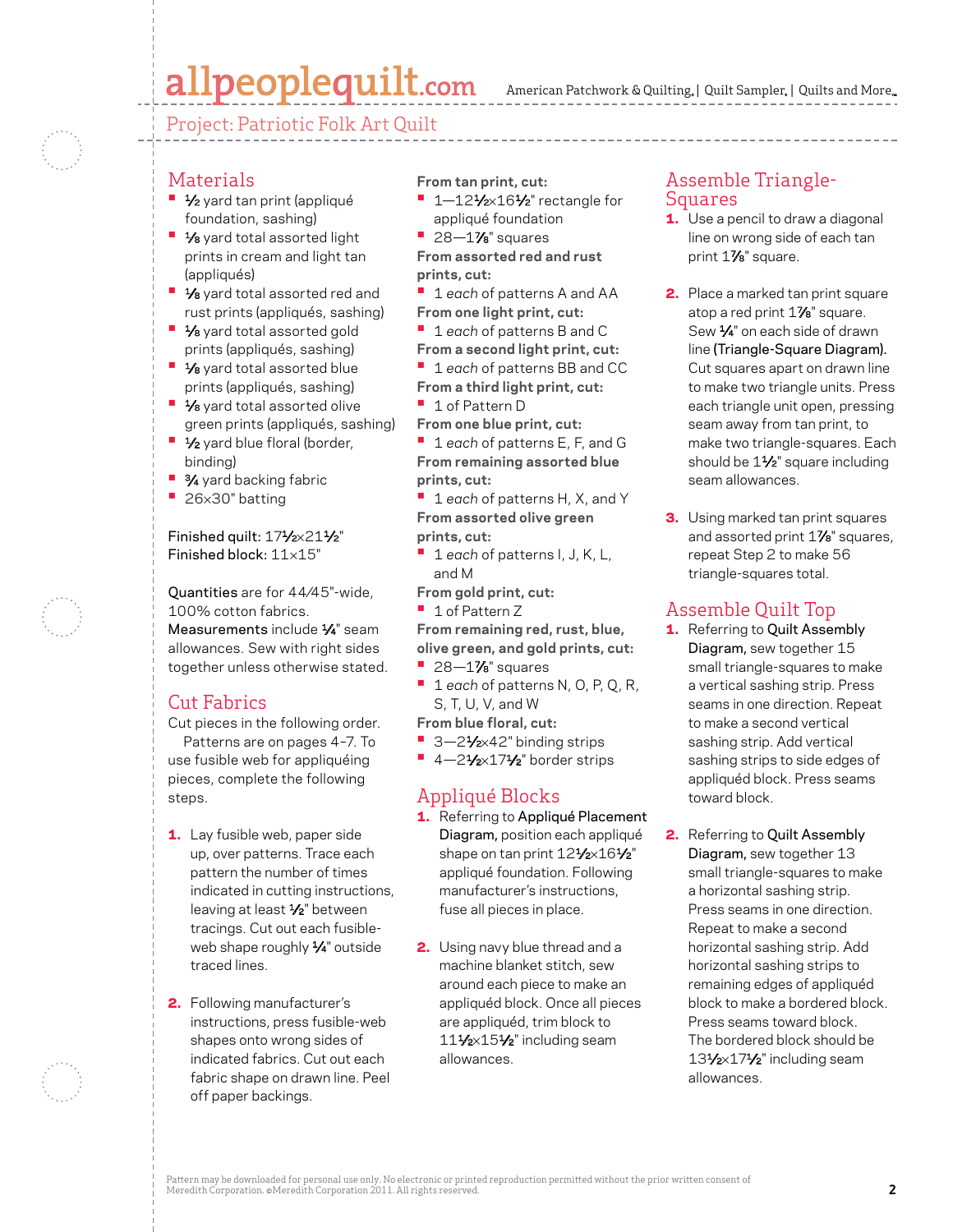# allpeoplequilt.com American Patchwork & Quilting, | Quilt Sampler, | Quilts and More..

-------------------------



3. Sew blue floral  $2\frac{1}{2}\times17\frac{1}{2}$ " border strips to long edges of bordered block. Add remaining blue floral 21/2×171/2" border strips to remaining edges to complete quilt top. Press seams toward border.

#### Finish Quilt

- 1. Layer quilt top, batting, and backing; baste. Quilt as desired.
- 2. Bind with blue floral binding strips.



**APPLIQUÉ PLACEMENT DIAGRAM**



**21⁄2**×**171⁄2"**



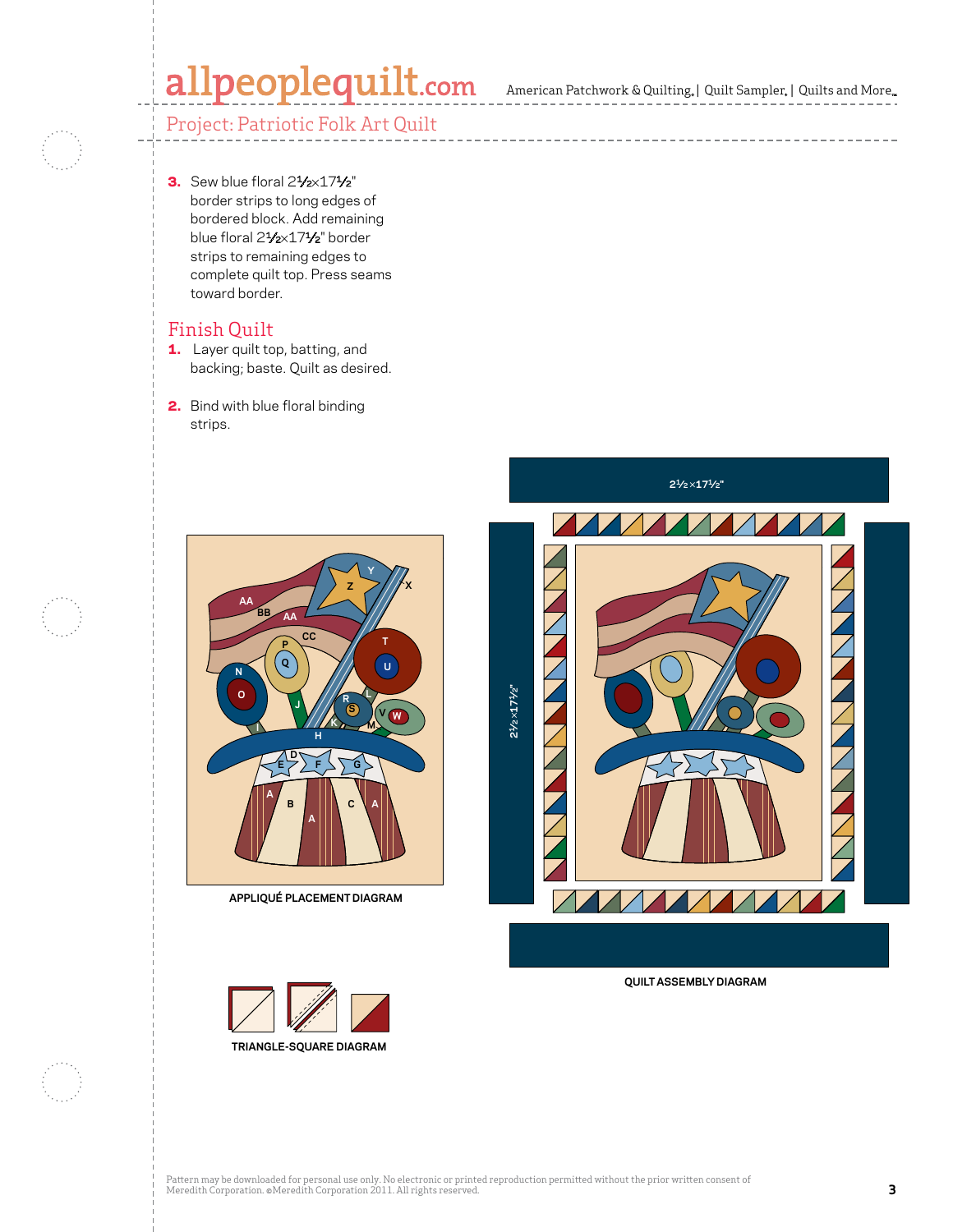## allpeoplequilt.com

 $\mbox{American}$  Patchwork<br>  $\&$  Quilting,  $\mid$  Quilt Sampler,<br>  $\mid$  Quilts and More...

Project: Flying Free Color Option



Pattern may be downloaded for personal use only. No electronic or printed reproduction permitted without the prior written consent of Meredith Corporation. ©Meredith Corporation 2011. All rights reserved. **All reserved.** All rights reserved. **4**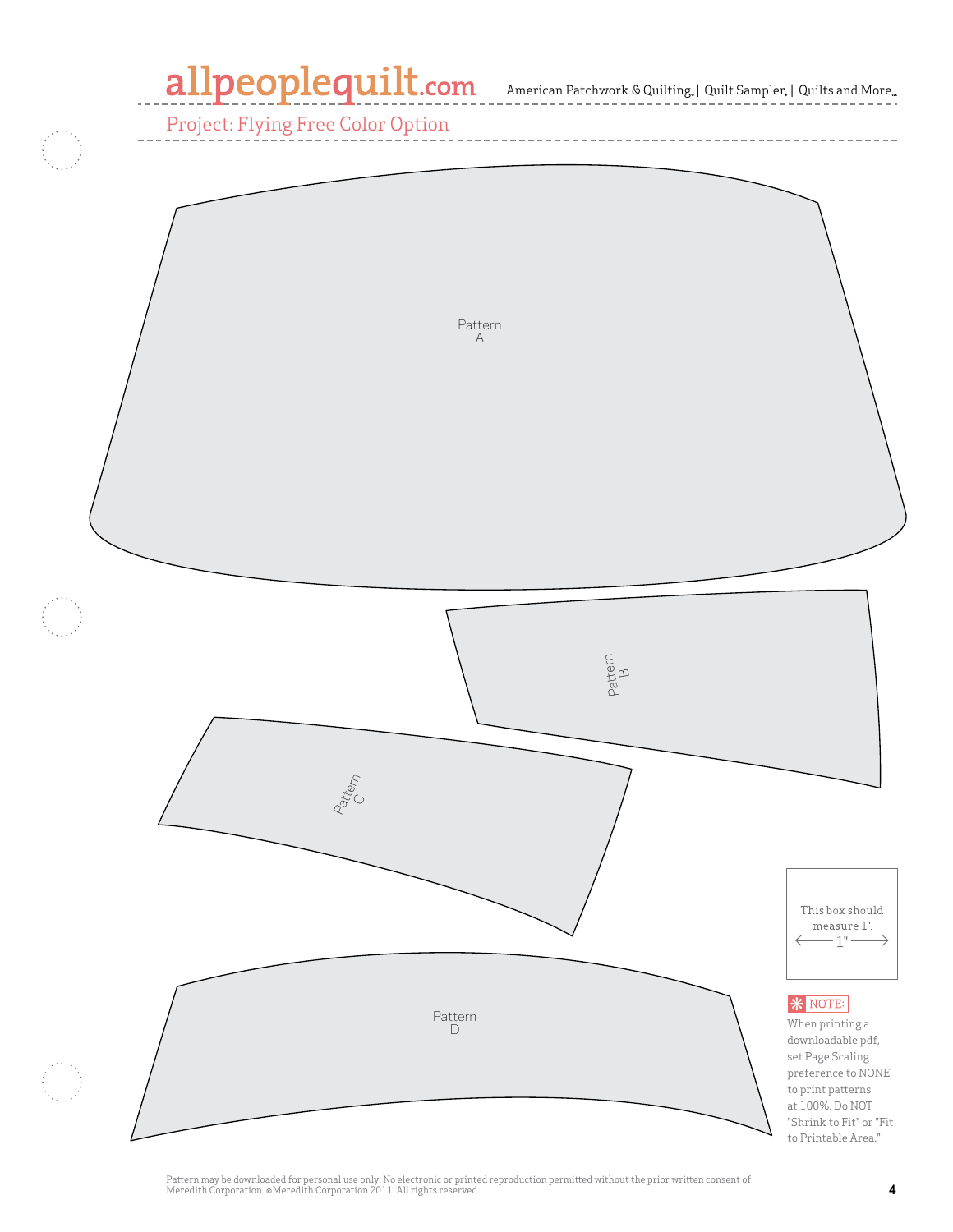### allpeoplequilt.com

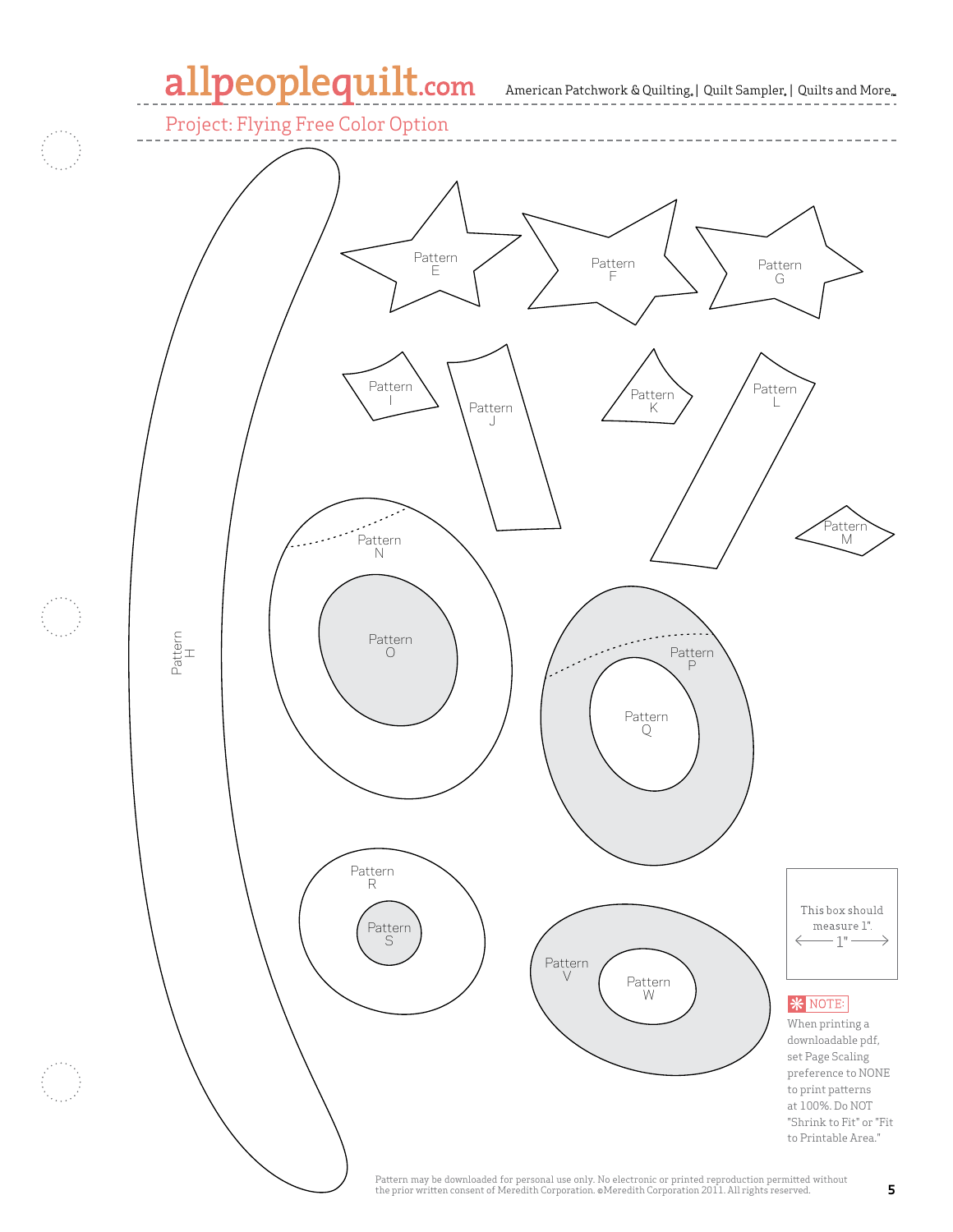### allpeoplequilt.com American Patchwork & Quilting. | Quilt Sampler. | Quilts and More..

Project: Patriotic Folk Art Quilt